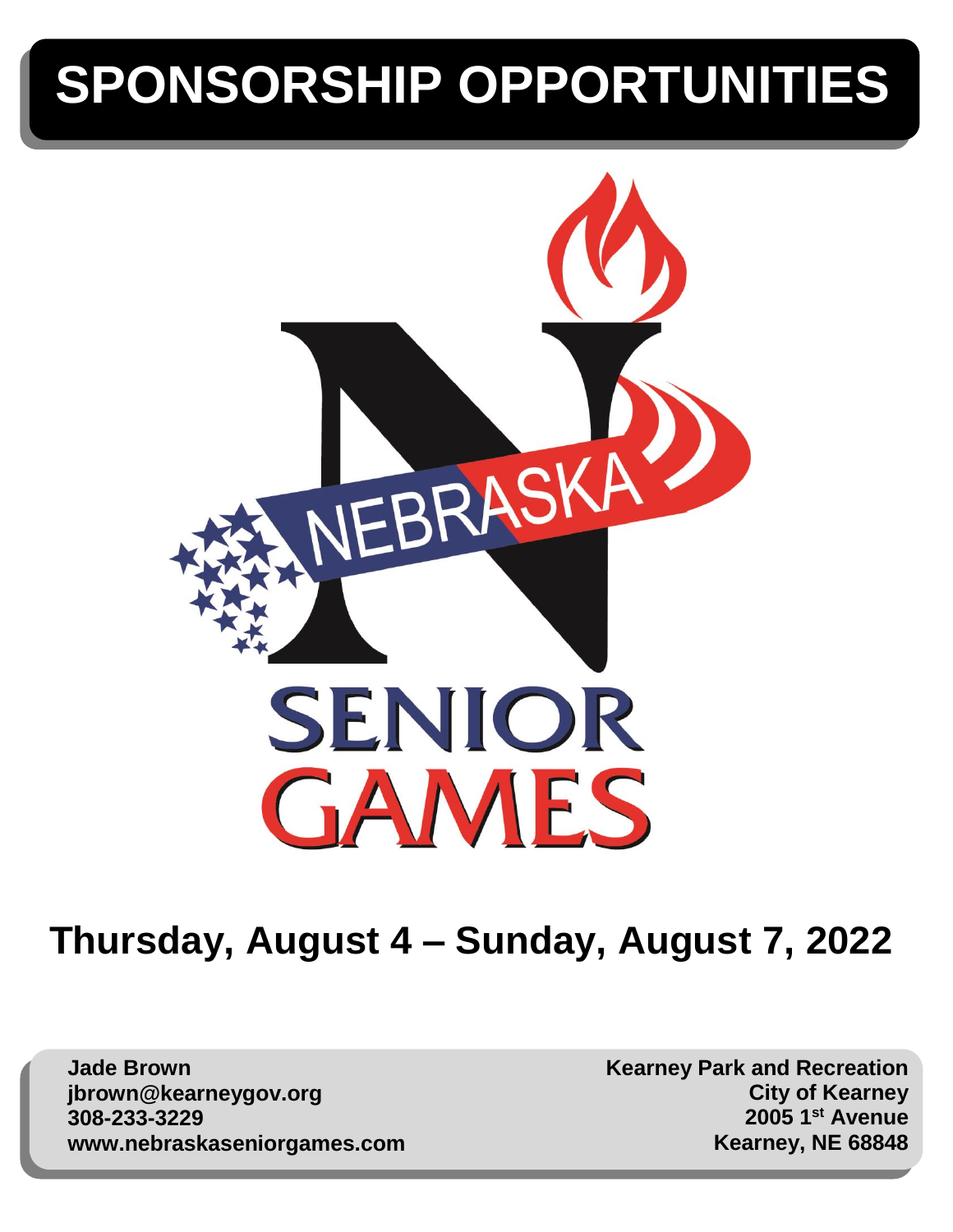# **NEBRASKA SENIOR GAMES SPONSORSHIP OPPORTUNITIES**

"Competition Never Gets Old!" That is the motto for the Nebraska Senior Games. As people are living longer and staying more physically active, many seniors from across the country have decided to start competing in the Nebraska Senior Games. The benefits of exercise, camaraderie, and competition continue to drive this wonderful opportunity and assist seniors in achieving value and quality in their lives.

The Covid-19 Pandemic has altered life for everyone these past few years, including how the 2020 and 2021 Nebraska Senior Games were conducted. Numerous precautions were made, and safe and successful events were hosted. Hundreds of athletes participated, and 21 different states were represented. In 2021, we had 450 participants, the highest number of participants in the last ten years! Many senior athletes were thankful the 2020 and 2021 Nebraska Senior Games were hosted as they were eager to get out and compete again. As we are not sure what the 2022 Covid-19 restrictions will be in August, we are confident we can host another safe and successful event.

To continually expand the Games, we are currently seeking sponsors who wish to partner with this great event. Enclosed is the 2022 Sponsorship Package so you may review the benefits. Thanks for considering your sponsorship of the Nebraska Senior Games. Please visit [www.nebraskaseniorgames.com](http://www.nebraskaseniorgames.com/) for more information regarding the Games.

I will be in contact with you within the next few weeks to inquire about your interest. I will also be available to schedule a time to personally discuss this proposal if you wish. If you have any questions, please do not hesitate to contact me. Thank you for your consideration.

Sincerely,

# *Jade Brown*

Kearney Park and Recreation – Recreation Superintendent Nebraska Senior Games Coordinator jbrown@kearneygov.org Office: (308) 233-3229 Cell: (308) 440-7783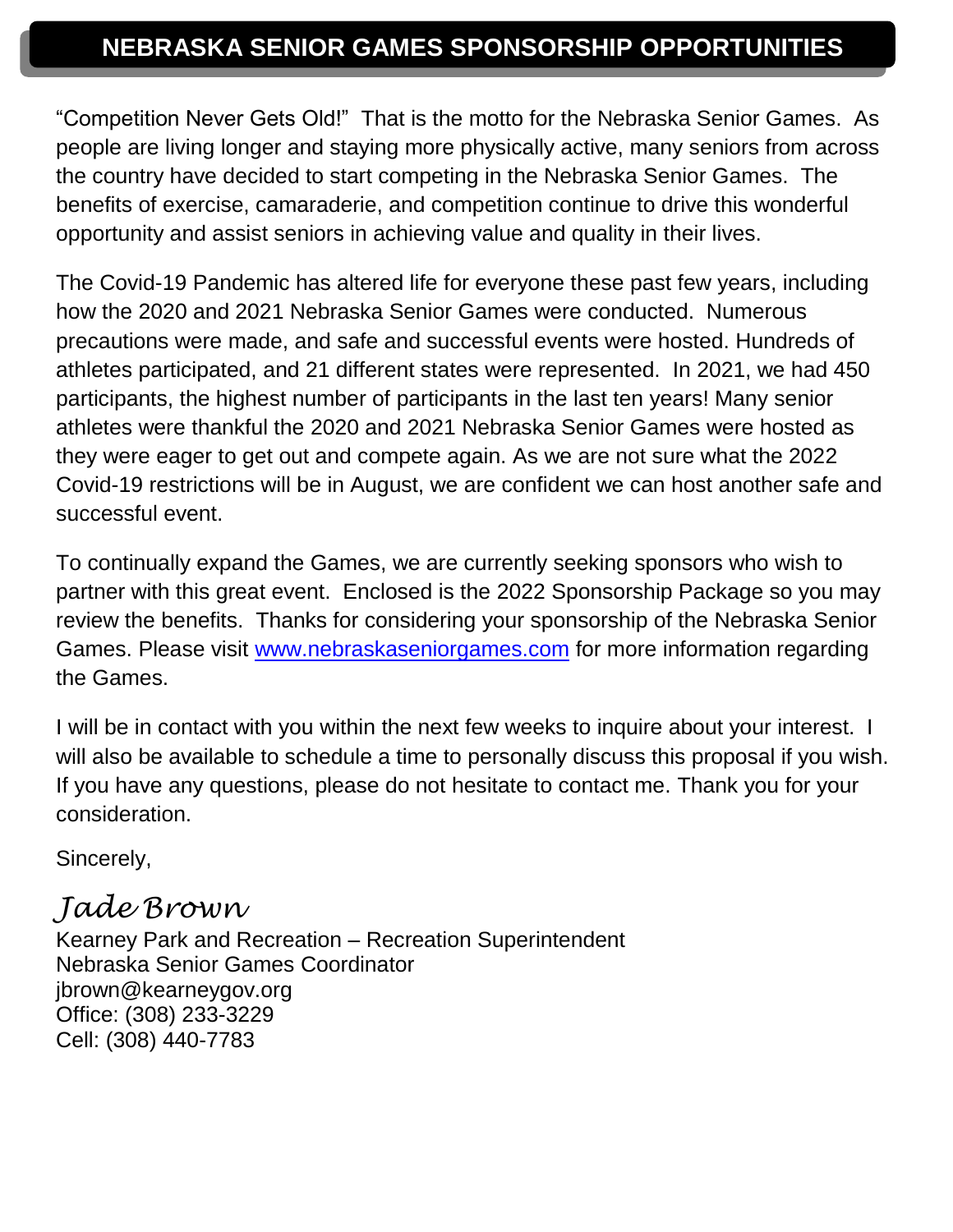## **FACTS ABOUT THE NEBRASKA SENIOR GAMES**

**The Nebraska Senior Games are conducted annually in Kearney for people 50 years of age and older.** 

**The event is held at various venues throughout Kearney from Thursday, August 4 – Sunday, August 7, 2022.**

**The Nebraska Senior Games are governed by the National Senior Games Association, which is dedicated to promoting healthy lifestyles through education, fitness, and sports.** 

**The National Senior Games Association is a community-based member of the United States Olympic Committee.**

**Kearney has hosted the Senior Games in Nebraska for the past 34 years.**

**The Games have steadily grown over the last several years. Our biggest qualifying year was in 2021; we had 450 athletes from over 65 different Nebraska communities and 22 different states!** 

**Kearney is the lone qualifying site in Nebraska for advancement to the National Games, held every other year in various locations. This year is a qualifying year for 2023 Nationals being held in Pittsburg, Pennsylvania.** 

**\*The 2022 National Senior Games will be held in Fort Lauderdale, Florida from May 10-23. Over 12,000 athletes from across the country are expected to participate.** *\*Due to Covid-19, 2021 Nationals were moved to 2022.* 

**Current athletic events in Nebraska include: swimming, track and field, bowling, tennis, table tennis, golf, horseshoes, cycling, basketball free-throw and hotshot, disc golf, badminton, pickleball, 5k & 10k road race, 3-on-3 basketball, and wellness walk. Other events may be added.**

**All Nebraska Senior Games funds are administered by the Kearney Area Community Foundation, which has a 501c3 status.**

**Staff from the Kearney Park and Recreation Department and the Kearney Visitor's Bureau coordinate the events. Additionally, over 75 workers and volunteers assist with the various aspects of the event.**

**If you would like to learn more about the Nebraska Senior Games, please visit the website at www.nebraskaseniorgames.com or "Like" the Nebraska Senior Games Facebook Page.** 

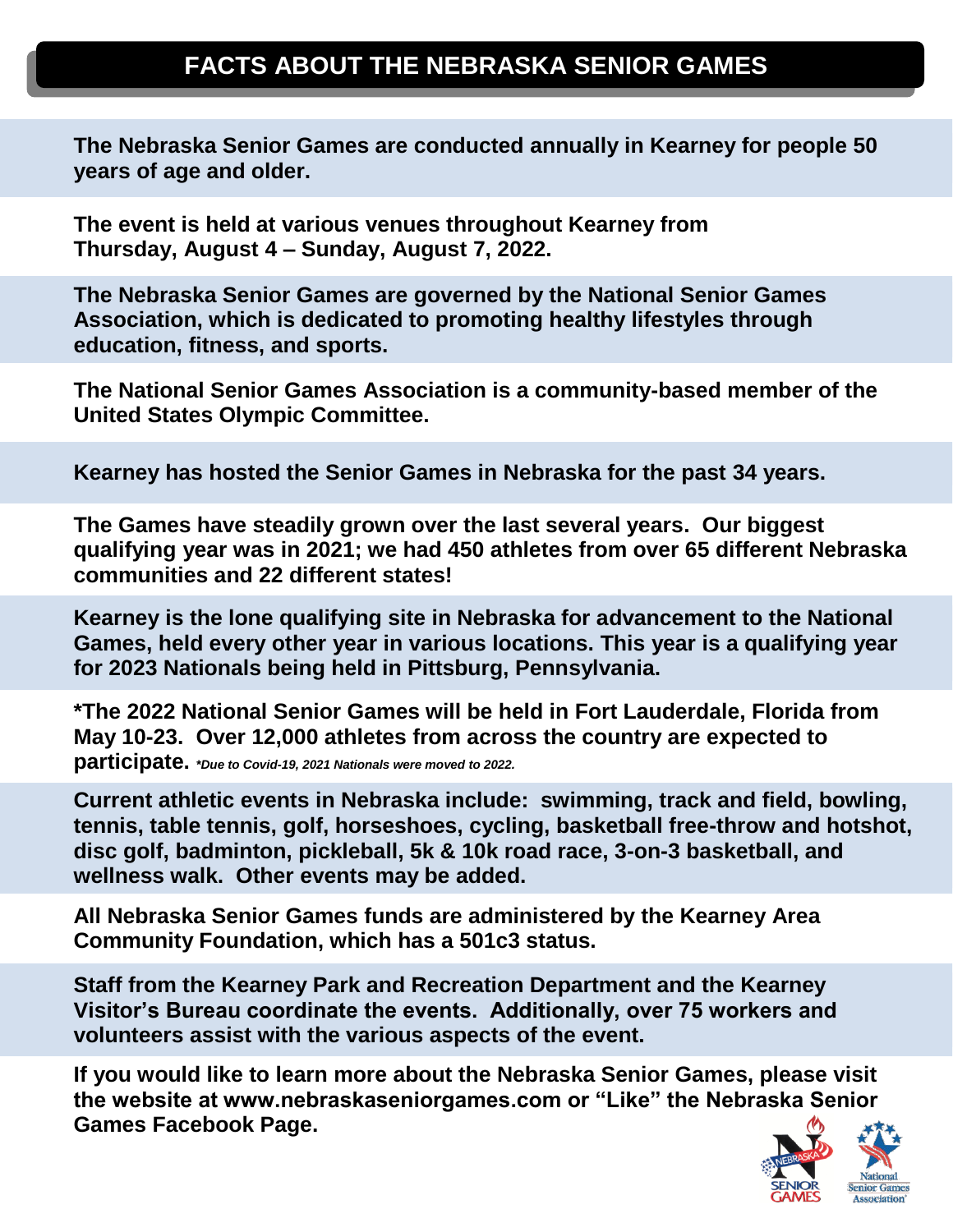#### **Hall of Fame: \$2,000 (a minimum of \$500 must be monetary)**

- **Company logo prominently located on the front of over 1000 professionally printed entry forms.**
- **Company logo prominently displayed as Hall of Fame Sponsor on 11" x 14" promotional posters. Over 400 printed & posted at recreational facilities & sponsor locations across Nebraska.**
- **Company logo prominently displayed on the back of athlete and volunteer shirts.**
- **Company logo on Nebraska Senior Games web page with linking capabilities.**
- **Hall of Fame Sponsors will be exclusive at their level and according to their product/service.**
- **Free participation for 10 company senior athletes.**
- **Company logo in the evening social brochure.**

- **Company logo or mentions on all event advertising after April 1.**
- **Speaking opportunity at evening social attended by athletes, families and volunteers.**
- **Five Social Media Posts strictly about sponsoring company with linking capabilities.**
- **Company mentioned in Social Media Posts about sponsorships.**
- **Access to place promotional material and approved samples in athlete registration bags.**

#### **Legendary: \$1,000**

- **Company logo on the front of over 1000 professionally printed entry forms.**
- **Company logo listed as a Legendary Sponsor on 11" x 14" promotional posters.**
- **Over 400 printed and posted at recreational facilities and sponsor locations across Nebraska.** • **"Large" company logo on the back of athlete and volunteer shirts.**
- **Company logo on Nebraska Senior Games web page with linking capabilities.**
- **Legendary Sponsors will be exclusive at their level and according to their product/service.**
- **Free participation for 5 company senior athletes.**
- **Company name in the evening social brochure.**
- **Recognition at evening social attended by athletes, families, and volunteers.**
- **Two Social Media Posts about sponsoring company.**
- **Company mentioned in Social Media Posts about sponsorships.**
- **Access to place promotional material and approved samples in athlete registration bags.**

#### **Classic: \$500**

- **Company name in over 1000 professionally printed entry forms.**
- **"Medium" company logo on the back of athlete and volunteer shirts.**
- **Company logo on Nebraska Senior Games web page.**
- **Free participation for 5 company senior athletes.**
- **Recognition at evening social attended by athletes, families, and volunteers.**
- **Company mentioned in Social Media Posts about sponsorships.**
- **Access to place promotional material and approved samples in athlete registration bags.**

#### **Vintage: \$250**

- **Company name listed in over 1000 professionally printed entry forms.**
- **Company name on Nebraska Senior Games web page.**
- **Recognition at evening social attended by athletes, families, and volunteers.**
- **Access to place promotional material and approved samples in athlete registration bags.**

#### **Sport: \$100**

- **Company banner at sport facility.**
- **Access to place promotional material and approved samples at facility site.**

**Please contact Jade Brown for further questions or information. Email: [jbrown@kearneygov.org](mailto:jbrown@kearneygov.org) Phone: 308-233-3229**